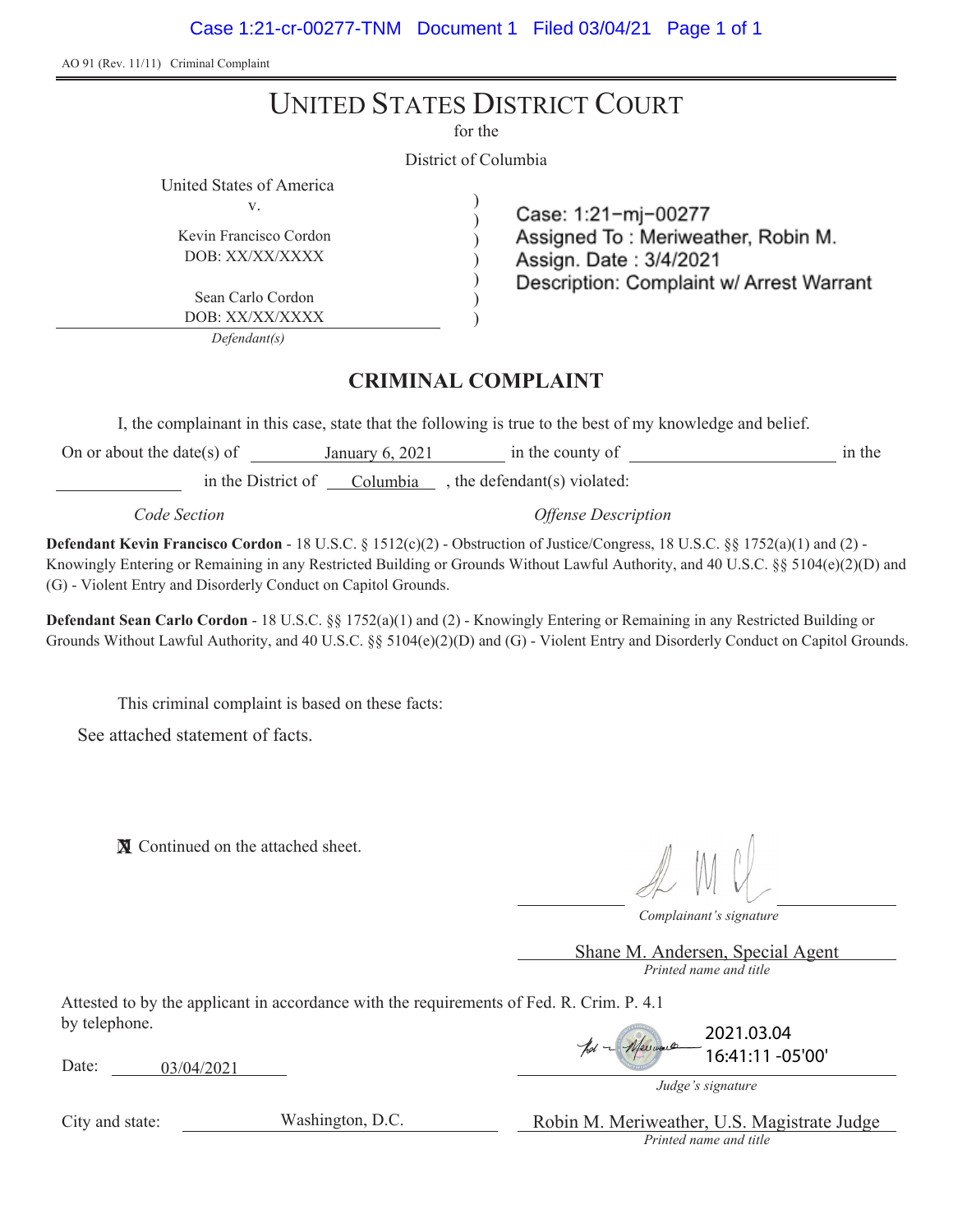Case 1:21-cr-00277-TNM Document  $1-1$  F Case: 1:21-mj-00277<br>Assigned To: Meriweather, Robin M. Assign. Date: 3/4/2021 Description: Complaint w/ Arrest Warrant

#### **STATEMENT OF FACTS**

Your affiant, Shane Andersen, is a Special Agent of the Federal Bureau of Investigation, assigned to the Los Angeles Field Office, West Covina Resident Agency. In my duties as a special agent, I conduct international and domestic terrorism investigations. Currently, I am a tasked with investigating criminal activity in and around the Capitol grounds on January 6, 2021. As a special agent, I am authorized by law or by a Government agency to engage in or supervise the prevention, detention, investigation, or prosecution of a violation of Federal criminal laws.

The U.S. Capitol is secured 24 hours a day by U.S. Capitol Police. Restrictions around the U.S. Capitol include permanent and temporary security barriers and posts manned by U.S. Capitol Police. Only authorized people with appropriate identification were allowed access inside the U.S. Capitol. On January 6, 2021, the exterior plaza of the U.S. Capitol was also closed to members of the public.

On January 6, 2021, a joint session of the United States Congress convened at the United States Capitol, which is located at First Street, SE, in Washington, D.C. During the joint session, elected members of the United States House of Representatives and the United States Senate were meeting in separate chambers of the United States Capitol to certify the vote count of the Electoral College of the 2020 Presidential Election, which had taken place on November 3, 2020. The joint session began at approximately 1:00 p.m. Shortly thereafter, by approximately 1:30 p.m., the House and Senate adjourned to separate chambers to resolve a particular objection. Vice President Mike Pence was present and presiding, first in the joint session, and then in the Senate chamber.

As the proceedings continued in both the House and the Senate, and with Vice President Mike Pence present and presiding over the Senate, a large crowd gathered outside the U.S. Capitol. As noted above, temporary and permanent barricades were in place around the exterior of the U.S. Capitol building, and U.S. Capitol Police were present and attempting to keep the crowd away from the Capitol building and the proceedings underway inside.

At such time, the certification proceedings were still underway and the exterior doors and windows of the U.S. Capitol were locked or otherwise secured. Members of the U.S. Capitol Police attempted to maintain order and keep the crowd from entering the Capitol; however, shortly around 2:00 p.m., individuals in the crowd forced entry into the U.S. Capitol, including by breaking windows and by assaulting members of the U.S. Capitol Police, as others in the crowd encouraged and assisted those acts.

Shortly thereafter, at approximately 2:20 p.m. members of the United States House of Representatives and United States Senate, including the President of the Senate, Vice President Mike Pence, were instructed to—and did—evacuate the chambers. Accordingly, the joint session of the United States Congress was effectively suspended until shortly after 8:00 p.m. Vice President Pence remained in the United States Capitol from the time he was evacuated from the Senate Chamber until the sessions resumed.

During national news coverage of the aforementioned events, video footage which appeared to be captured on mobile devices of persons present on the scene depicted evidence of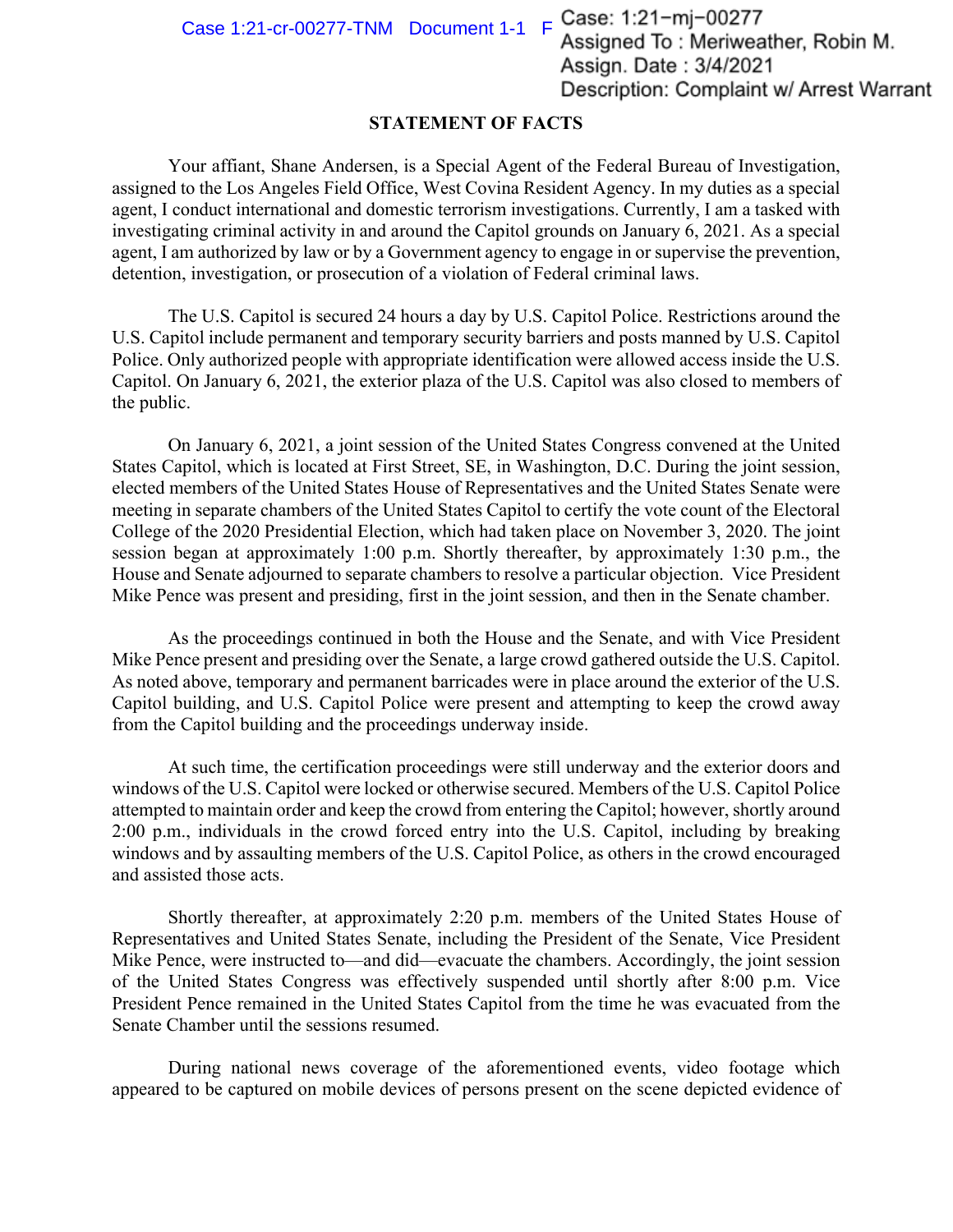violations of local and federal law, including scores of individuals inside the U.S. Capitol building without authority to be there.

On January 7, 2021 a tip from an anonymous individual from Finland that provided a link to a video on the website for Finnish newspaper *Ilta Sanomat<sup>1</sup>*. The newspaper had placed a link to an interview the newspaper's U.S. correspondent conducted with an individual who identified himself as KEVIN CORDON ("K. CORDON"), 33, from California. K. CORDON was dressed in an American flag, worn as a cape and attached via a carabiner, a Columbia jacket with red liner, and black ballistic vest. During the interview, K. CORDON stated that he entered the Capitol building via a broken window and walked through the hallways of the Capitol building. K. CORDON told the interviewer:

> We're here to take back our democratic republic. It's clear that this election is stolen, there's just so much overwhelming evidence and the establishment, the media, big tech are just completely ignoring all of it. And we're here to show them we're not having it. We're not- we're not just gonna take this laying down. We're standing up and we're taking our country back. This is just the beginning.

When the interviewer asked K. CORDON why he entered the Capitol, K. CORDON responded:

It was um, it was a once in a lifetime opportunity to show that the people of this country are not gonna take this corruption laying down. And we're gonna show that we have the power. We have the power in numbers, we have the power in spirit to show them that they can't just push us around and take over our country with their corruption. So we had to actually step foot in their building that they think their [sic] own. And that's why everybody was shouting, "this is our house." Because it is! This is for the people, by the people, of the people government. And we needed to remind them because- and we need to remind ourselves. I needed to remind myself and I needed to remind the rest of the public that this is our country. This country was founded on individuals having their own sovereignty over their own lives and I think a lot of the public has forgotten that. And we're back to show that we're - we're reawakening to that reality that this is our country and we're not gonna take that nonsense.

<sup>1</sup> Video located at https://www.is.fi/ulkomaat/art-2000007723759.html, accessed on January 21, 2021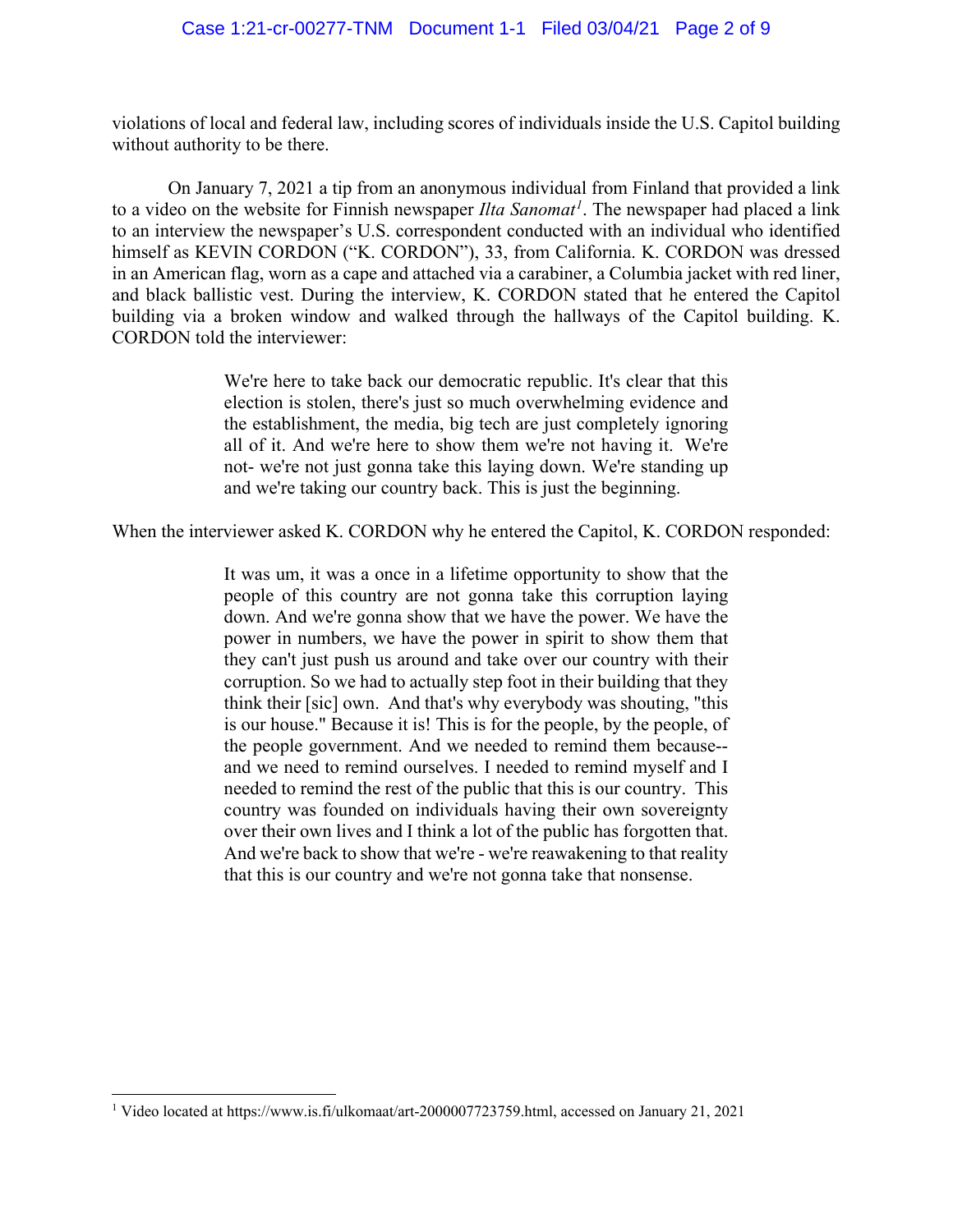

*Figure 1: Screenshot of K. CORDON during interview*

I subsequently identified KEVIN FRANCISCO CORDON via California Department of Motor Vehicle ("DMV") records. Additionally, I reviewed K. CORDON's DMV photograph and believe it matches the individual in the interview whose photograph appears above.

On January 16, 2021, the FBI received a tip from an anonymous individual who stated that "Kevin Cordon and Sean Cordon both went to capital riot terrorist event." I identified SEAN CARLO CORDON ("S. CORDON"), via California DMV records. The video footage of K. CORDON's *Ilta Sanomat* interview shows a man matching S. CORDON's description standing nearby in the background of the video.



*Figure 2: S. CORDON in the background of K. CORDON's Interview.*

The male was wearing a two-tone green Marmot jacket, dark colored backpack, and a collared shirt. I additionally reviewed S. CORDON's DMV photograph and believe it matches the individual in the background of the interview whose photograph appears above.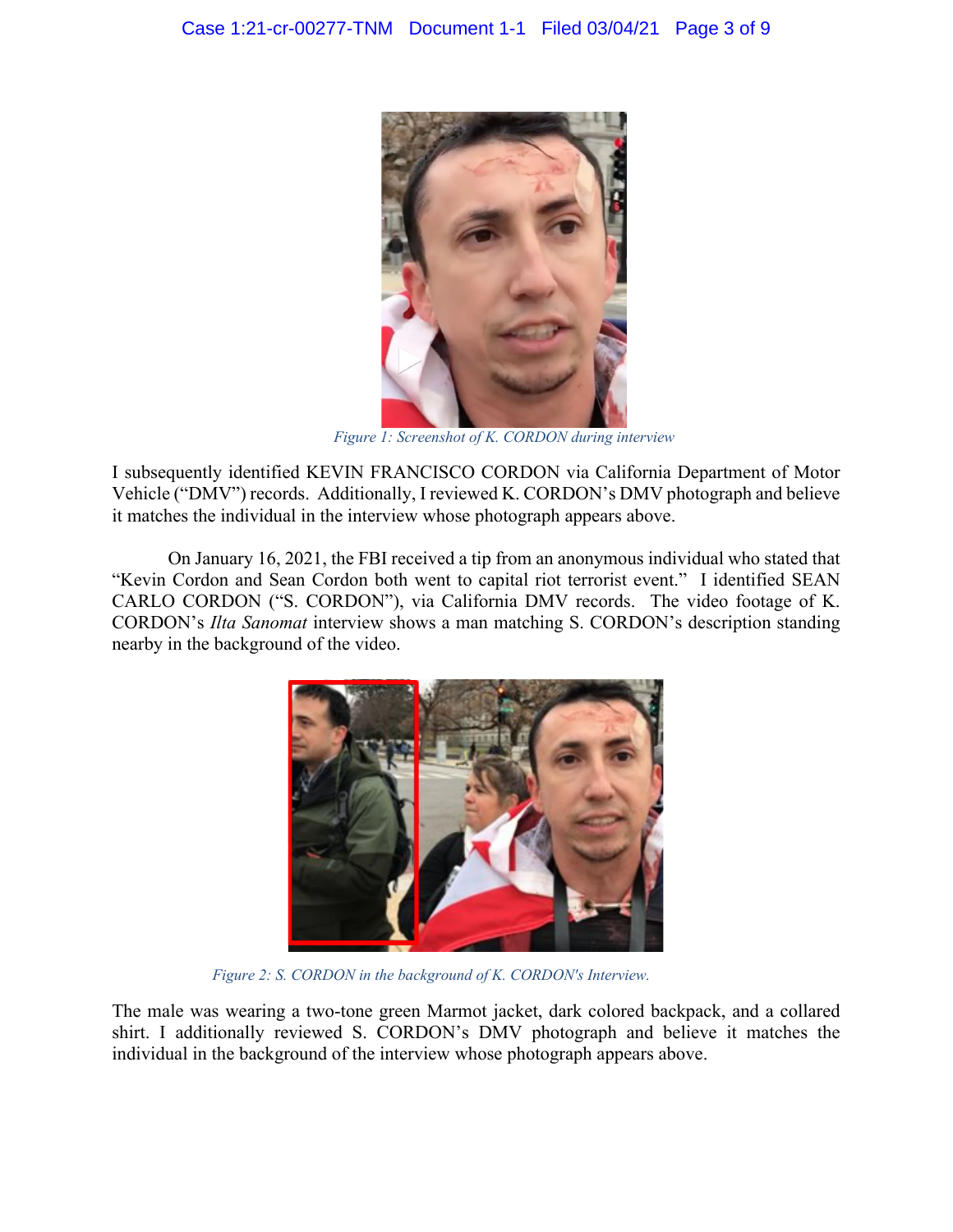As further discussed below, K. CORDON and S. CORDON ("the CORDONs") traveled together to Washington D.C. and entered the U.S. Capitol building together. They are assessed to be brothers based on their common last name, common previous residence, and both having phone numbers on a cell phone plan subscribed to by a woman who is believed to be their mother based on her age and common previous residence.

Review of surveillance footage from the United States Capitol building on January 6, 2021 indicated that the CORDONs entered the U.S. Capitol as further explained below:

• 2:16 PM: The CORDONs arrive on the north side of the Upper West Terrace, toward a gathering of individuals that included police officers. K. CORDON is wearing a black gas mask, and S. CORDON is wearing a respirator mask. The CORDONs walk away from the police officers. They later take off their masks and walk toward an entrance to the Capitol Building.



*Figure 3: The CORDONs wearing masks after approaching gathering with police officers.*





*Figure 5: S. CORDON with full face respirator mask in left hand prior to entering Capitol building.*

• 2:26:12 PM: K. CORDON climbs through a window into the west side of the Capitol building on the first floor, Senate side. S. CORDON, dons a full-face respirator mask just prior to entering, and follows soon thereafter.

*Figure 4: K. CORDON with mask in right hand*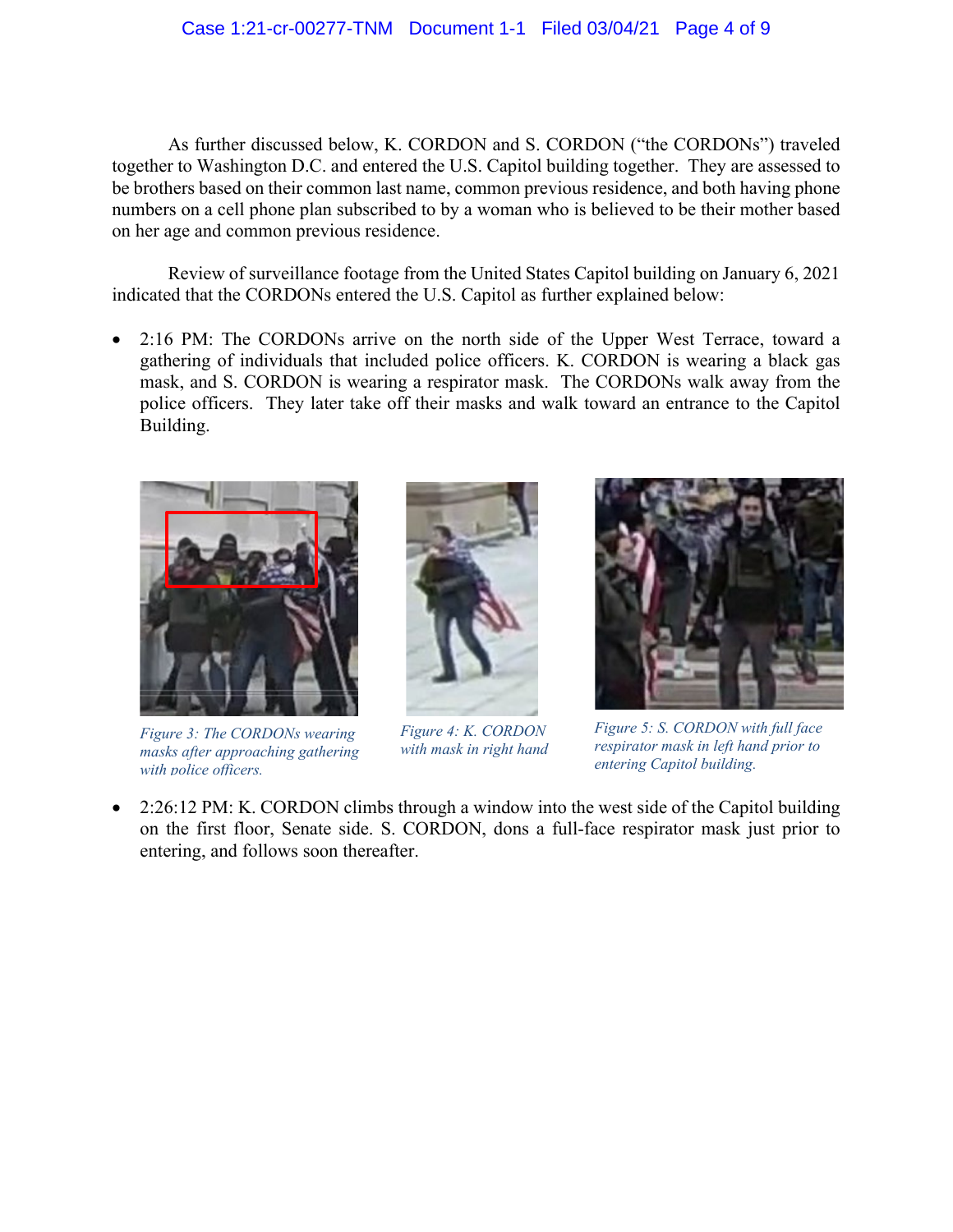

*Figure 6: K. CORDON entering the U.S. Capitol through the window*



*Figure 7: K. CORDON in foreground as S. CORDON enters U.S. Capitol through the window*



*Figures 8: The CORDONs entering the Capitol building.*

The CORDONs entry is consistent with statements K. CORDON made in his *Ilta Sanomat* interview that "they broke into the windows and uh there was people scuffling with the cops and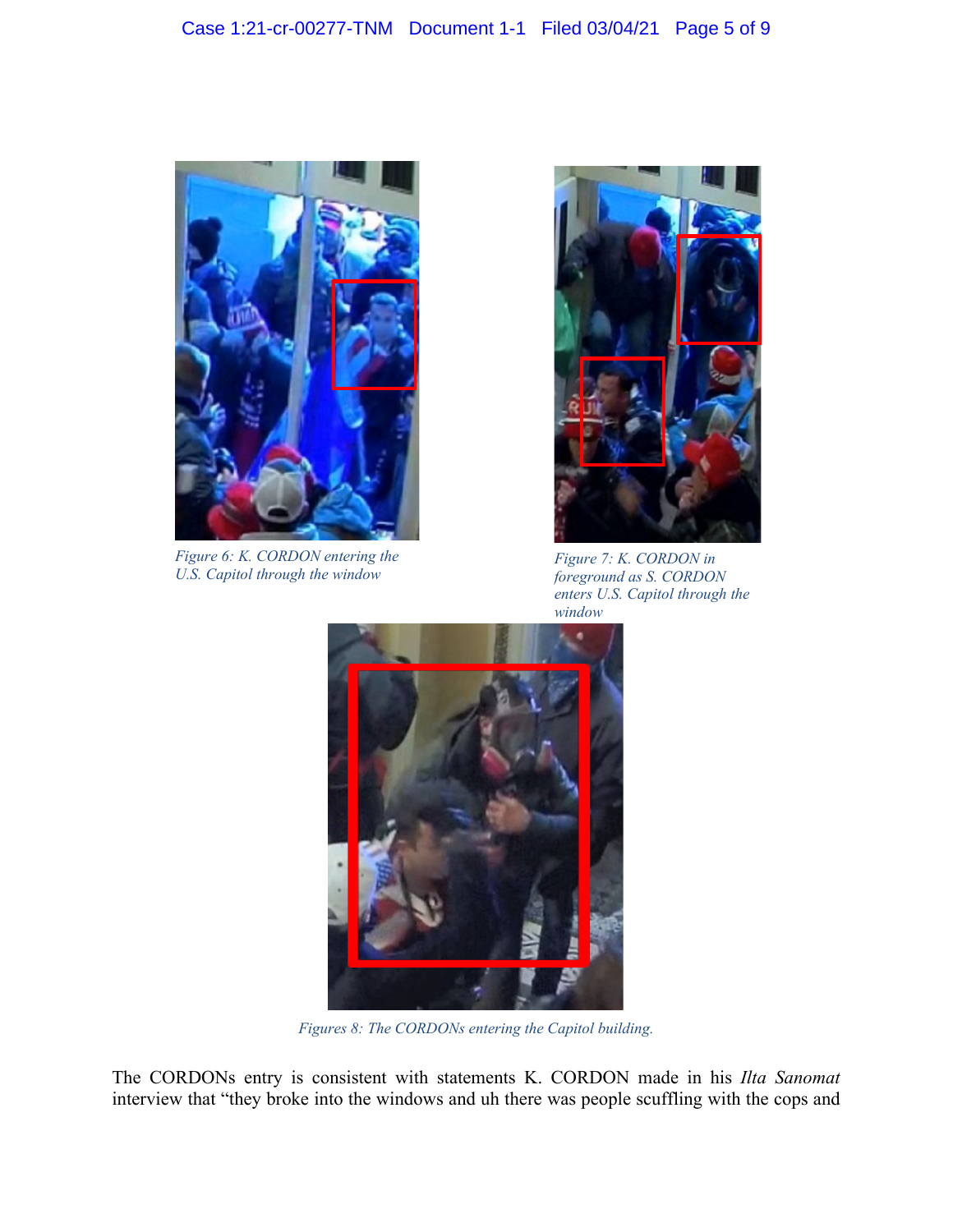um that's when I got hit with a projectile not sure what it was… From there we proceeded into the broken windows and into the Capitol building we were walking around the hallways."

• 2:27:41 PM: The CORDONs walked through the Crypt underneath the Rotunda of the Capitol.



*Figures 9 and 10: K. CORDON and S. CORDON entering the crypt.*

• 2:52:10 PM: The CORDONs are outside of the U.S. Capitol building along its east side, near First St. SE, as K. CORDON takes part in *Ilta Sanomat* interview.





*Figures 11 and 12: The CORDONs near 1t St. SE where K. Cordon did interview with Ilta Sanomat.*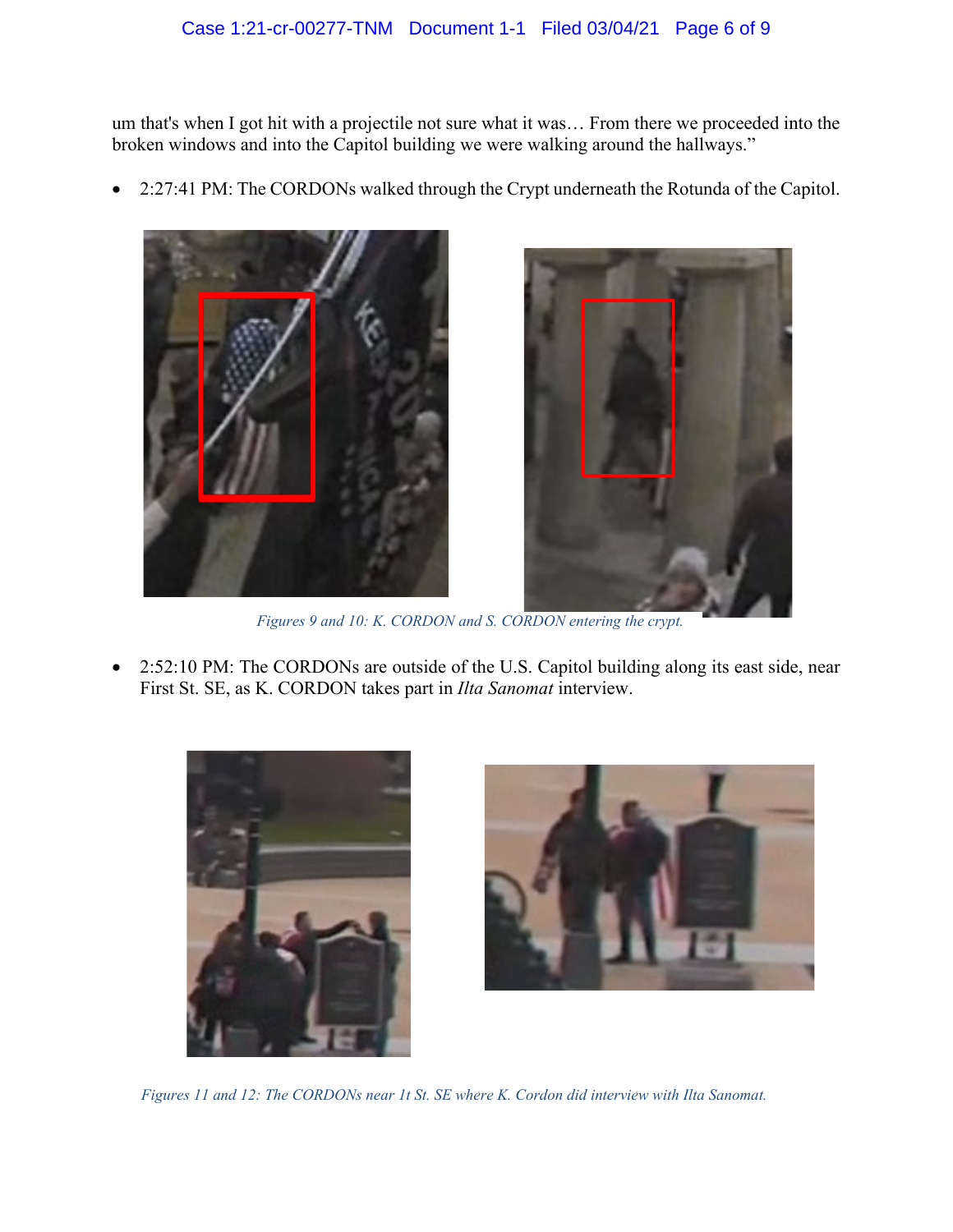• 3:00 PM. S. CORDON makes a phone call.



*Figure 13: S. CORDON makes a Call.*

Public records indicate that S. CORDON uses telephone number (\*\*\*) \*\*\*-7534. Billing records indicate that the phone number used by S. CORDON made a call to phone number (\*\*\*) \*\*\*-6966 from Washington, DC on January 6, 2021 at 3:00 PM. According to public records and DMV records, the number (\*\*\*) \*\*\*-6966 is used by an individual who shares a residence with S. CORDON.

• 3:03 PM: The CORDONs depart north along First Street, SE.



*Figure 14: The CORDONs on First St, SE.*

Public records indicate that K. CORDON uses telephone number (\*\*\*) \*\*\*-8217. According to records obtained through a search warrant which was served on Verizon, on January 6, 2021, in and around the time of the incident, the cellular phone associated with (\*\*\*) \*\*\*-8217 was identified as having utilized a cell site consistent with providing service to a geographic area that included the interior of the United States Capitol building. Billing records indicate that the phone number used by K. CORDON made calls from Washington, DC on January 6, 2021.

I reviewed flight records, which indicate that on January 5, 2021, the CORDONs traveled from Los Angeles International Airport to Washington Dulles International Airport via United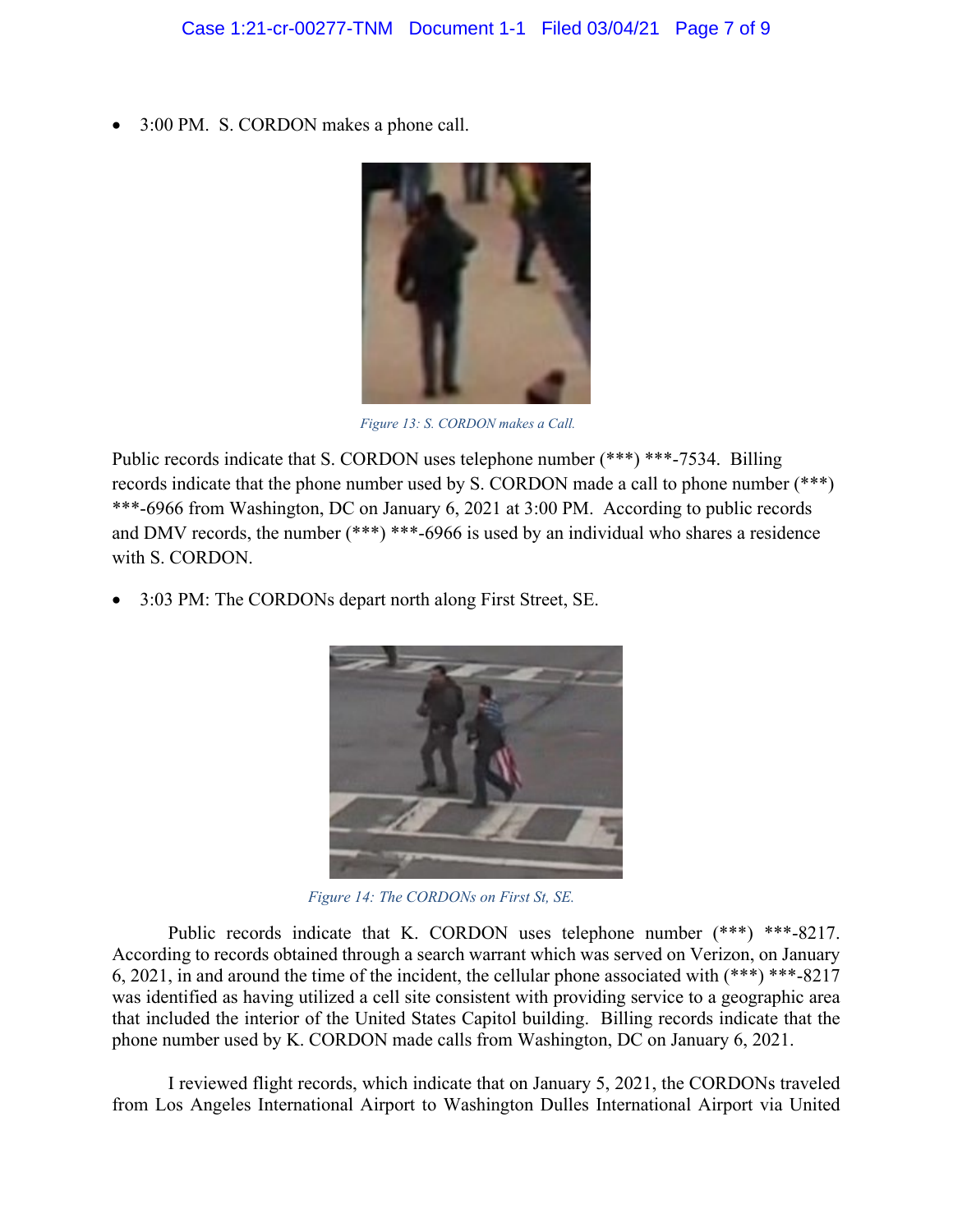#### Case 1:21-cr-00277-TNM Document 1-1 Filed 03/04/21 Page 8 of 9

411, landing the morning of January 6. Flights for both brothers were purchased on the same itinerary, with the same credit card. Surveillance video from Los Angeles International Airport of the boarding area just prior to boarding United flight 411 showed a male with a similar shape and build as K. CORDON wearing an American flag cape. A male with similar shape to S. CORDON and standing next to K. CORDON puts on a two-tone green coat similar to the one surveillance video shows S. CORDON wearing on January 6, 2021. Flight records further indicate that the CORDONs departed Dulles International Airport on January 7, 2021 via United 2276 and returned to Los Angeles International Airport.





*Figures 15 and 16: The CORDONs at LAX*

Based on the foregoing, your affiant submits that there is probable cause to believe that KEVIN FRANCISCO CORDON and SEAN CARLO CORDON violated 18 U.S.C. § 1752(a)(1) and (2), which makes it a crime to (1) knowingly enter or remain in any restricted building or grounds without lawful authority to do; and (2) knowingly, and with intent to impede or disrupt the orderly conduct of Government business or official functions, engage in disorderly or disruptive conduct in, or within such proximity to, any restricted building or grounds when, or so that, such conduct, in fact, impedes or disrupts the orderly conduct of Government business or official functions; or attempts or conspires to do so. For purposes of Section 1752 of Title 18, a "restricted building" includes a posted, cordoned off, or otherwise restricted area of a building or grounds where the President or other person protected by the Secret Service, including the Vice President, is or will be temporarily visiting; or any building or grounds so restricted in conjunction with an event designated as a special event of national significance.

Your affiant submits there is also probable cause to believe that KEVIN FRANCISCO CORDON and SEAN CARLO CORDON violated 40 U.S.C.  $\S$  5104(e)(2)(D) and (G), which makes it a crime to willfully and knowingly (D) utter loud, threatening, or abusive language, or engage in disorderly or disruptive conduct, at any place in the Grounds or in any of the Capitol Buildings with the intent to impede, disrupt, or disturb the orderly conduct of a session of Congress or either House of Congress, or the orderly conduct in that building of a hearing before, or any deliberations of, a committee of Congress or either House of Congress; and (G) parade, demonstrate, or picket in any of the Capitol Buildings.